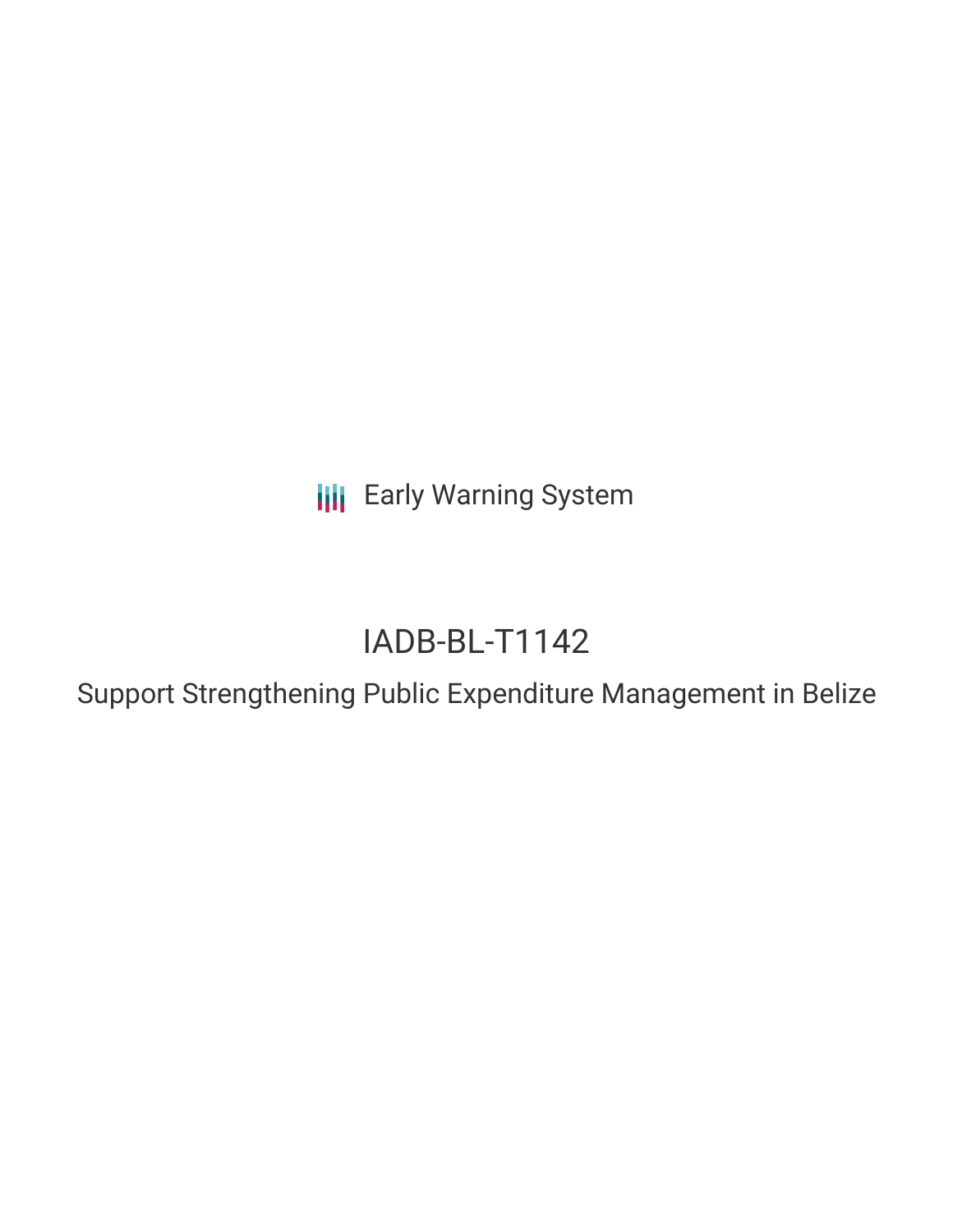

### **Quick Facts**

| <b>Countries</b>               | <b>Belize</b>                             |
|--------------------------------|-------------------------------------------|
| <b>Financial Institutions</b>  | Inter-American Development Bank (IADB)    |
| <b>Status</b>                  | Approved                                  |
| <b>Bank Risk Rating</b>        | С                                         |
| <b>Voting Date</b>             | 2021-11-22                                |
| <b>Borrower</b>                | Government of Belize                      |
| <b>Sectors</b>                 | Law and Government, Technical Cooperation |
| <b>Investment Type(s)</b>      | Advisory Services, Grant                  |
| <b>Investment Amount (USD)</b> | $$0.15$ million                           |
| <b>Project Cost (USD)</b>      | $$0.15$ million                           |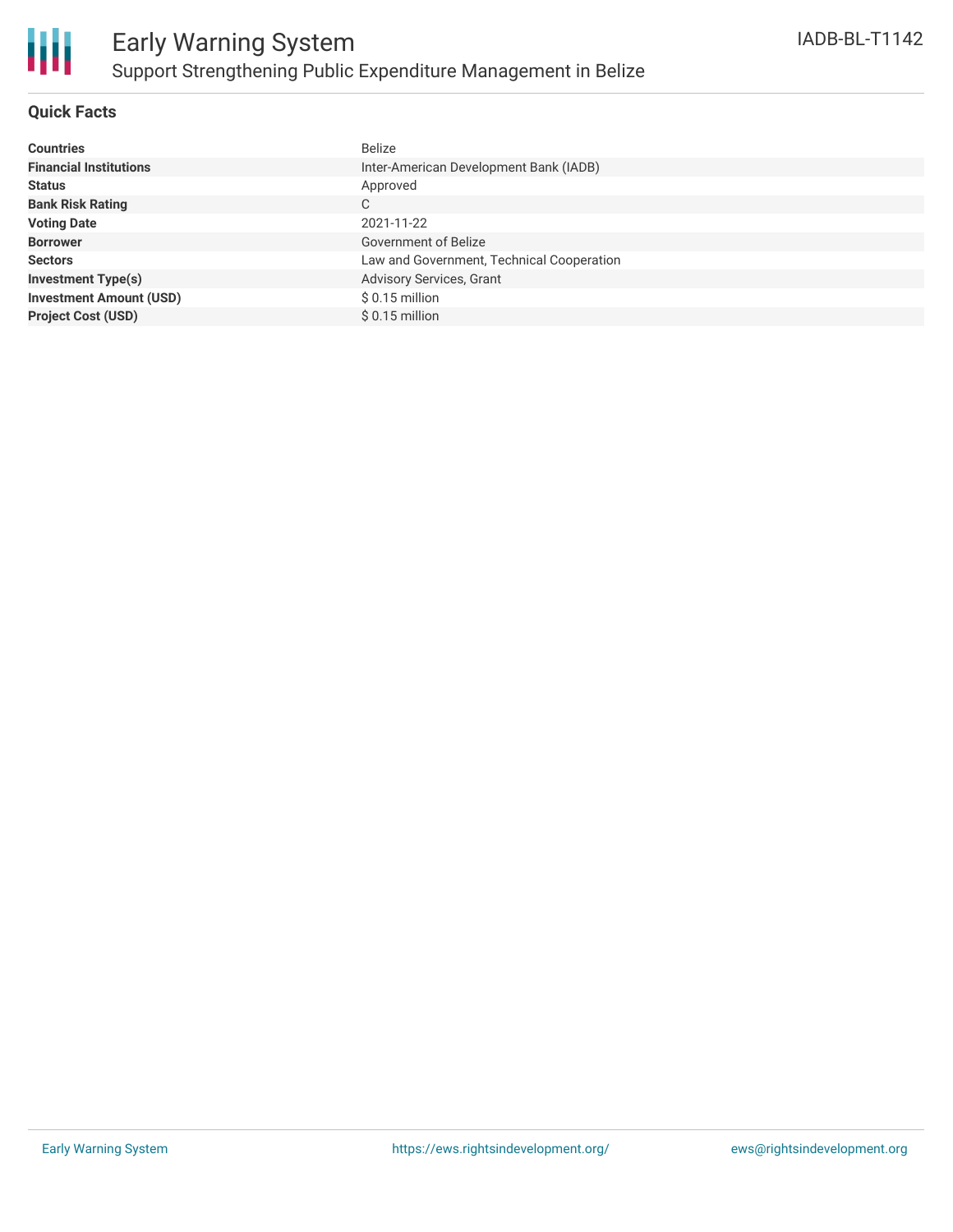

### **Project Description**

This TC will support the Institutional strengthening of the Government of Belize in implementing activities that are essential to increase the collection tax arrears and strengthen Macro-Fiscal sustainability, as well as improve a specific area of expenditure quality control.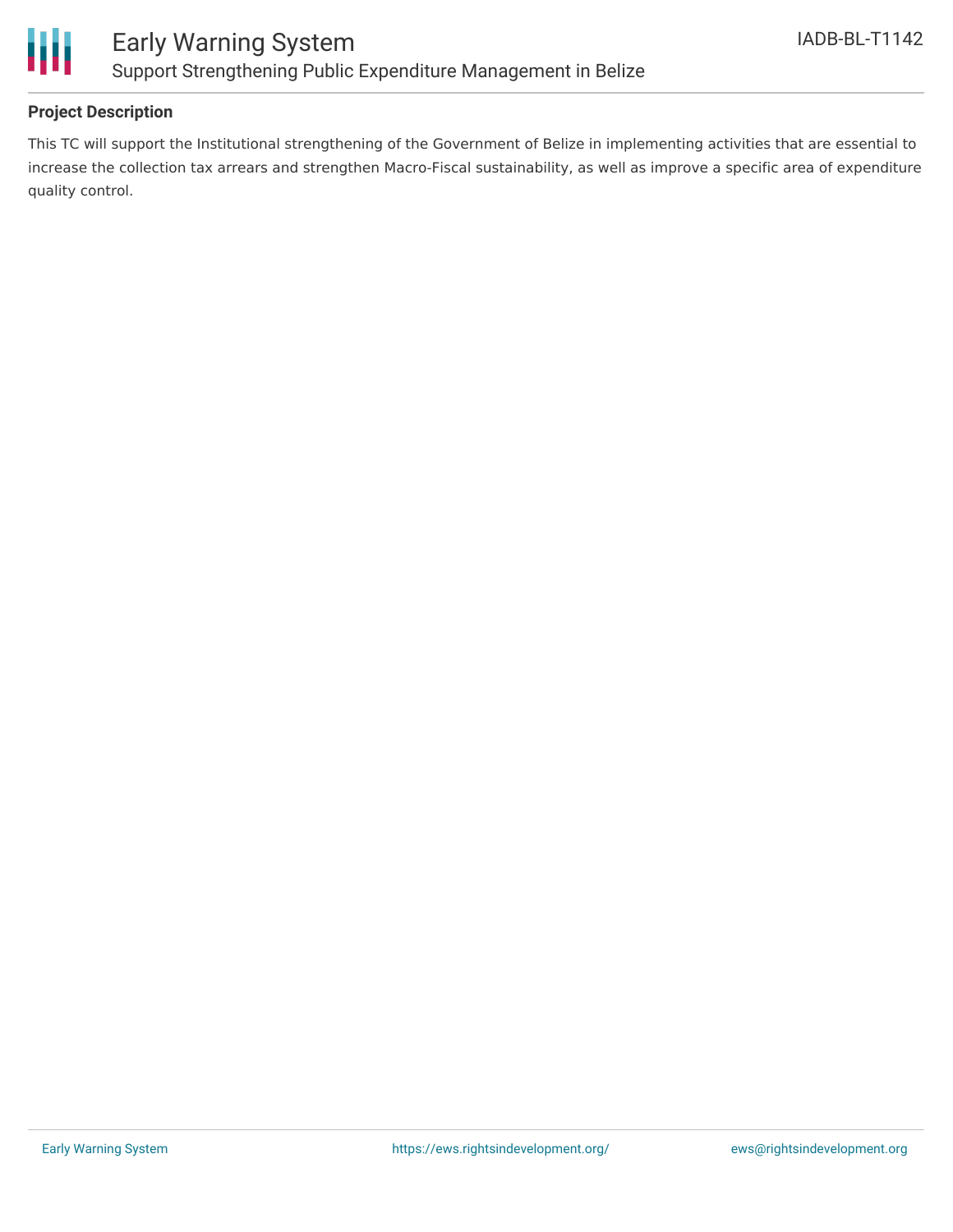

## Early Warning System Support Strengthening Public Expenditure Management in Belize

### **Investment Description**

• Inter-American Development Bank (IADB)